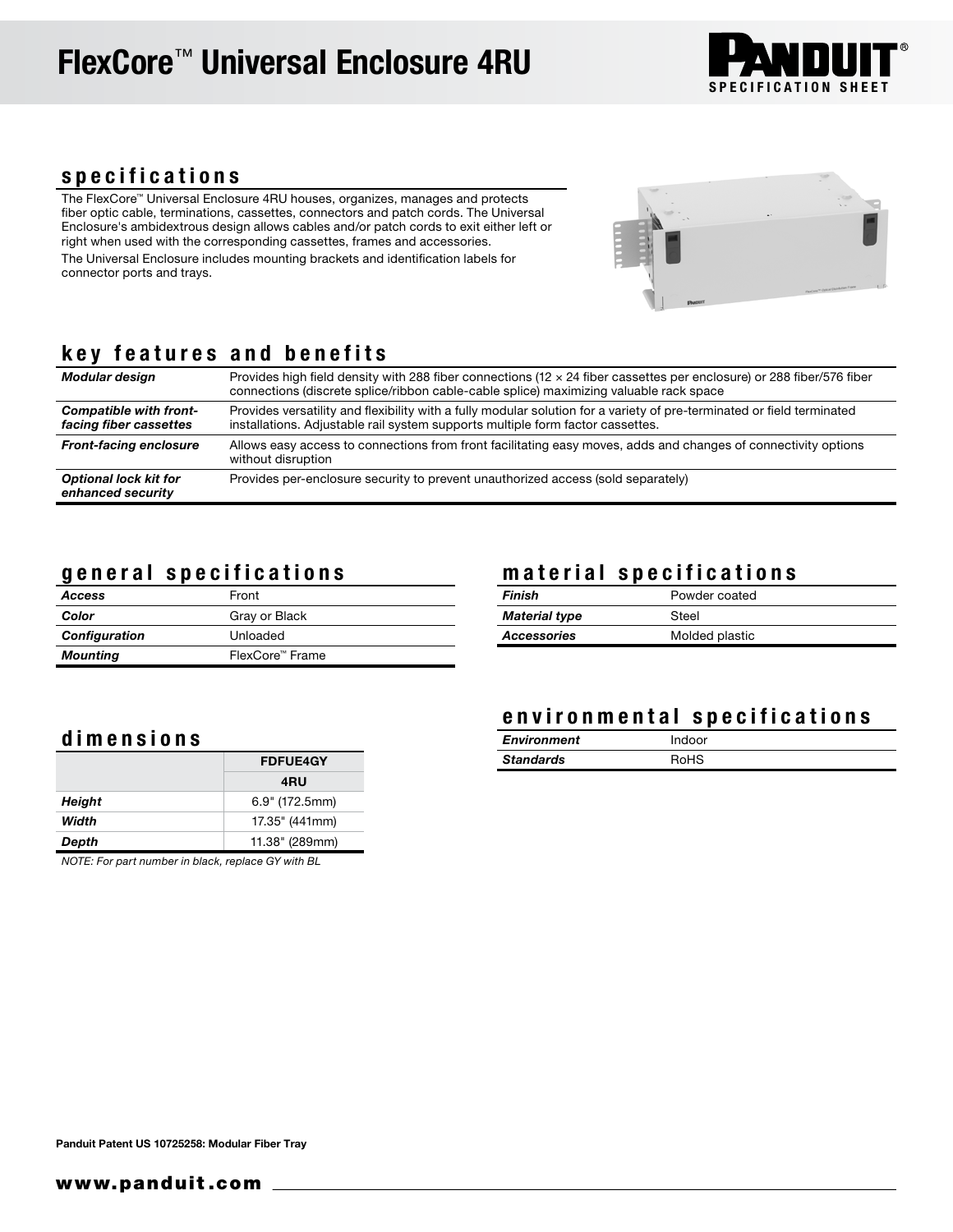# FlexCore™ Universal Enclosure 4RU



Tray with 1  $\times$  12 port (24 fiber) LC Cassette



Tray with  $1 \times 8$  Simplex Outlet Ports<br>and  $1 \times 16$  Simplex Outlet Ports





Tray with 3 x 8 Simplex Outlet Ports Tray with 4 x 4 Simplex Outlet Ports



Enclosure with 12 slide out trays